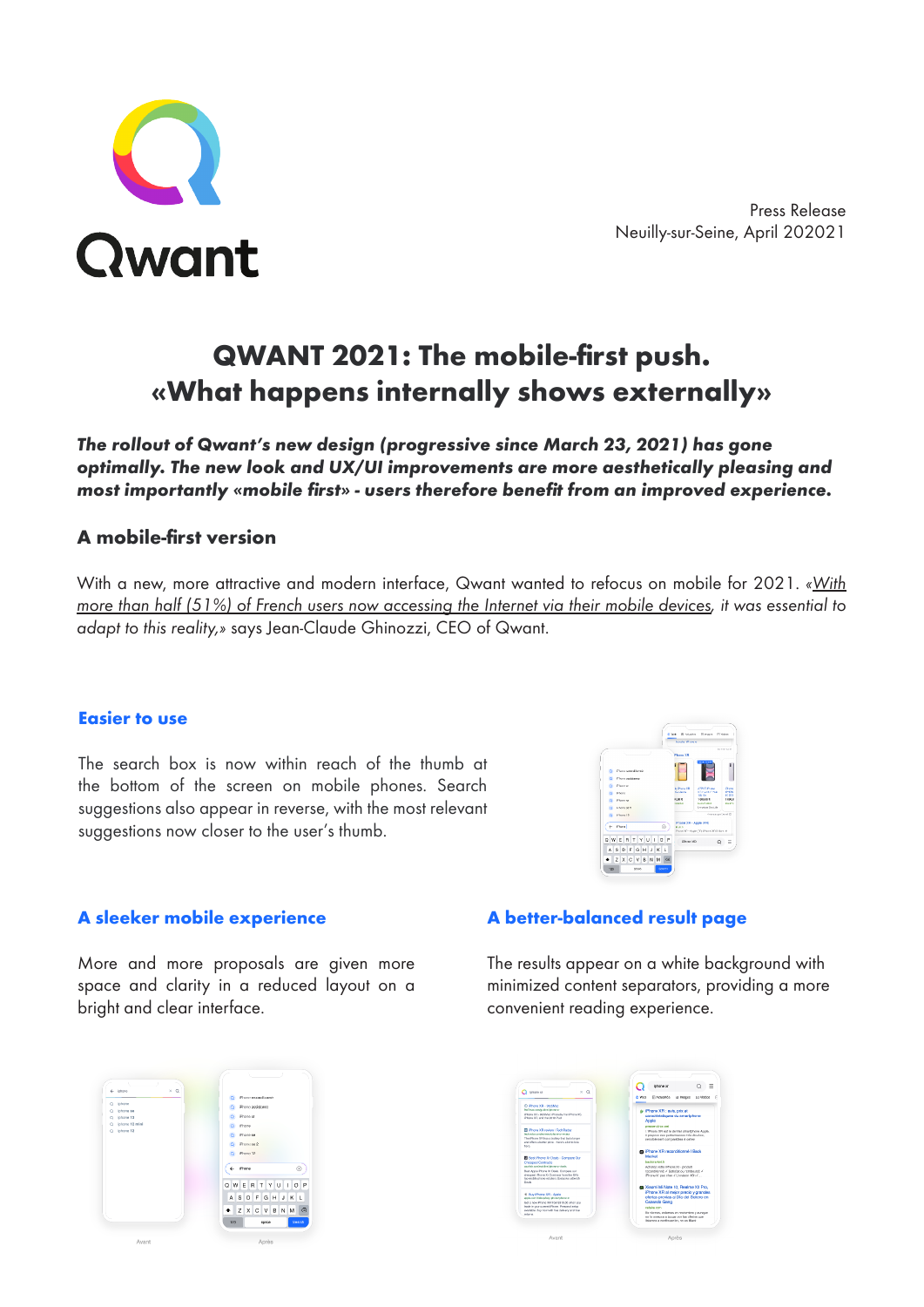# **A new design for a new search engine**

The improvements in search queries allow enriching the results pages, especially by redesigning various additional modules such as Instants Answers, Ads and Content Injections to bring users a more relevant experience. Qwant: *«Everything is changing below the interface.* 

We decided to start from scratch, among other things with the technology that allows us now to develop the product *in a more collaborative way that facilitates A/B testing, updates and modularity of new features.»*

«This new version is the result of many years of work by Qwant's outstanding teams. It is one of the first series of improvements and reflects the great efforts made in the technological enhancement of the search engine,» continues Jean-Claude Ghinozzi.



In this new version, new, dynamic and bright colors have been used to highlight the search box.



#### **A shining dark mode**

A difference that is also made by the display modes. Depending on preference, the user can now choose between light and dark modes.



#### **More accurate results**

Thanks to a database that increases every day, the search results are getting better and better.



# **Finding the right product easier**

More information, more filters and even refurbished products.



# **Improved navigation for video**

Videos are now displayed as lists for easier watchability.